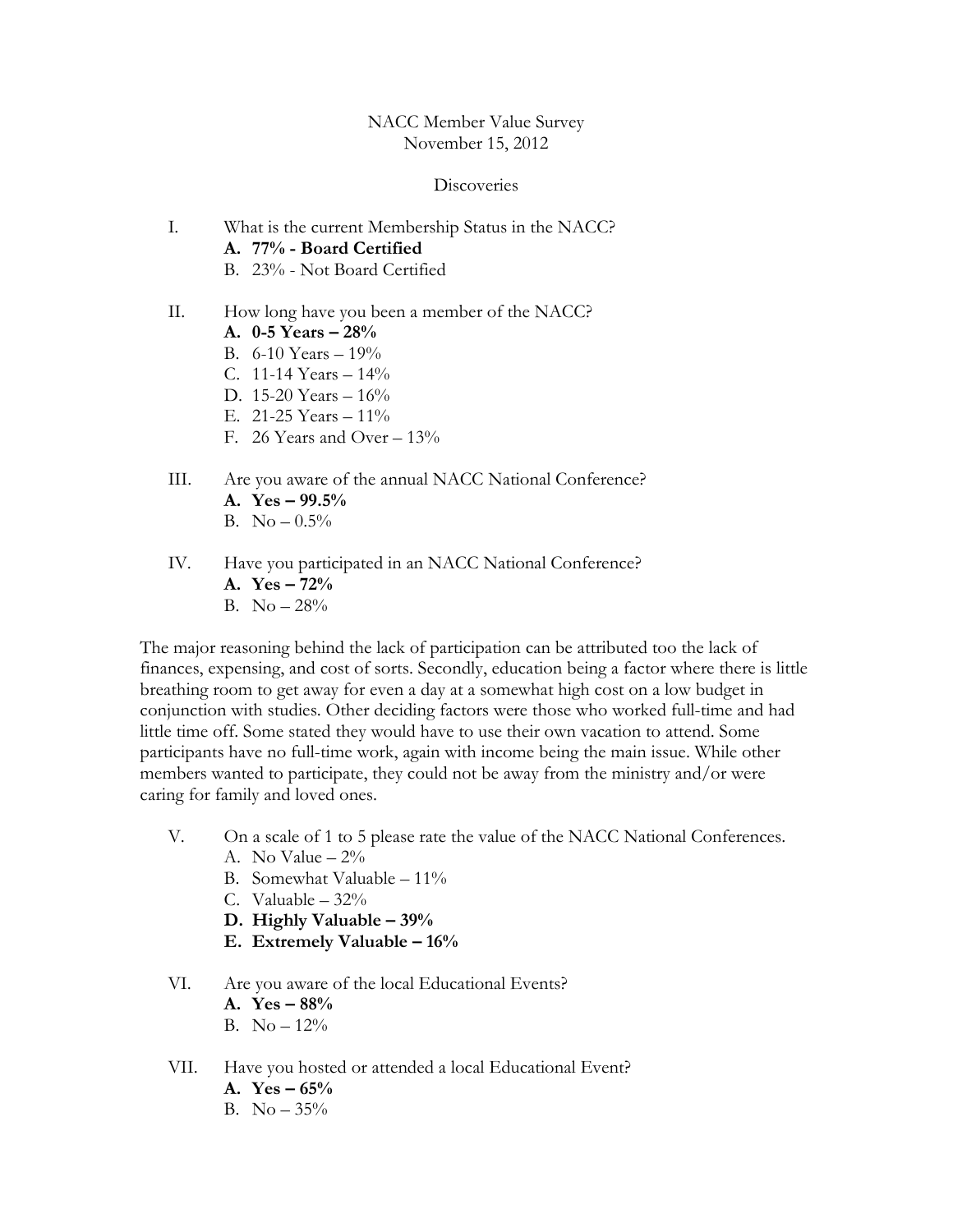Time and scheduling conflicts have been the biggest issues for lack of attendance. Secondly, the distance relatable to the amount of time it takes to travel to destination. Lastly, finances, had this not been an issue, members could make time and fly or drive to the local events.

- VIII. Are you aware of the NACC Audio Conferences?
	- A. Yes 93% B.  $No - 7\%$
- IX. Have you participated in an NACC Audio Conference? A.  $Yes - 63%$ B. No  $-37\%$

The main reasoning for the lack of audio conference participant attributes to timing. They cannot find time in the day to set aside for conferencing with work that takes precedence. Other responses include no technical support or phone capabilities and topics are not relevant/no interest.

- X. On a scale of 1 to 5 please rate the value of the NACC Audio Conferences. A. No Value  $-5\%$ 
	- B. Somewhat Valuable 12%
	- C. Valuable  $-40%$
	- D. Highly Valuable 31%
	- E. Extremely Valuable 12%
- XI. Are you aware of NACC Materials and Resources that can be accessed on the NACC website?
	- A. Yes 87%
	- B. No  $-13\%$
- XII. Have you accessed materials from the NACC website?
	- A. Yes 81%
	- B. No  $-19%$

No responses indicated that there has not been a major need for materials from the site, or there is not much interest. Most find the NACC newsletter beneficial.

- XIII. Are you aware of the NACC Now e-newsletter that is sent twice per month via email?
	- A. Yes 95%
	- B.  $No 5\%$
- XIV. On a scale of 1 to 5 please rate the value of the NACC e-newsletter.
	- A. No Value  $-2\%$
	- B. Somewhat Valuable 17%
	- C. Valuable  $-38%$
	- D. Highly Valuable 32%
	- E. Extremely Valuable 11%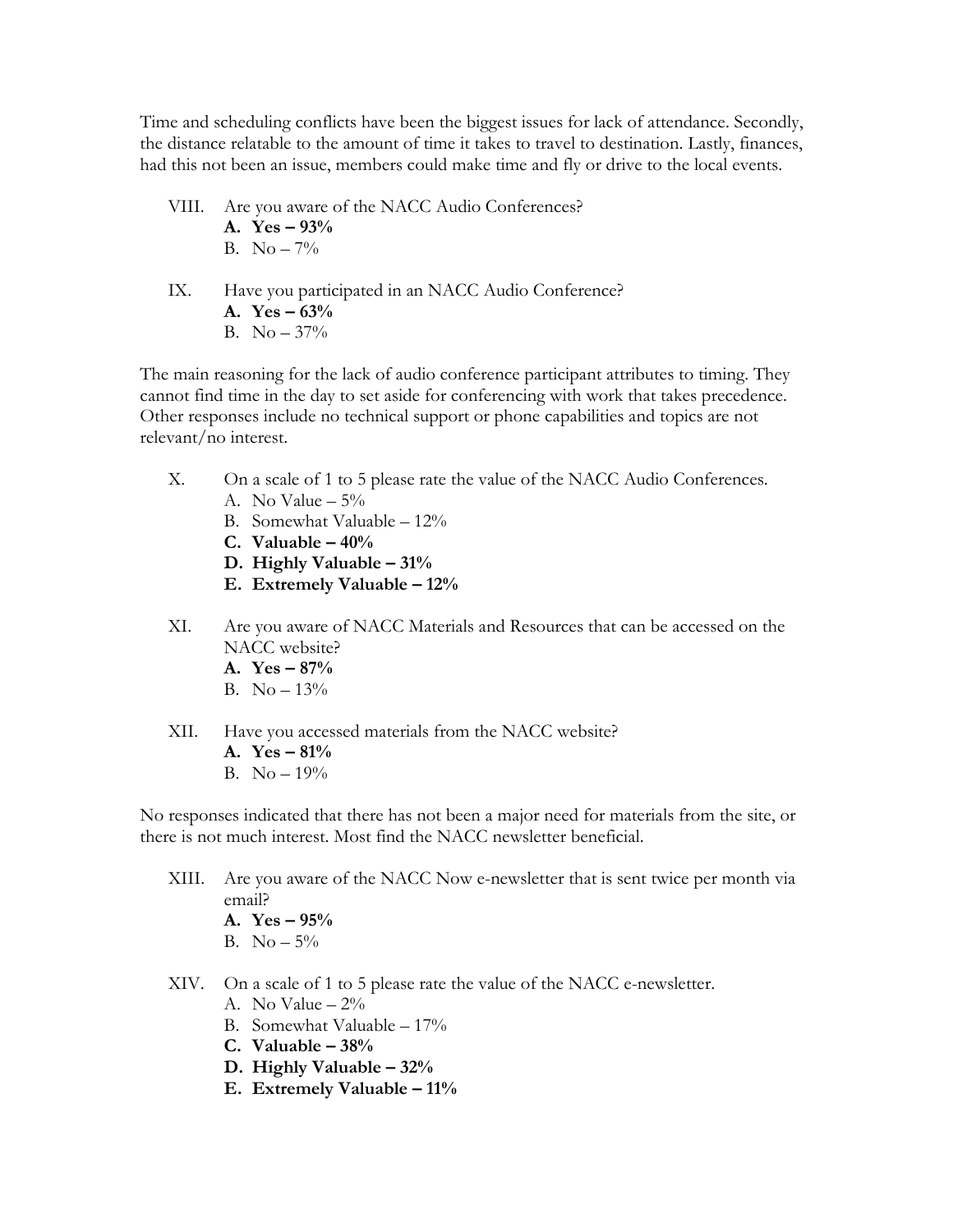- XV. Are you aware of the Vision e-publication that is available on the NACC website every other month?
	- A. Yes 88%
	- B. No  $-12\%$
- XVI. Are you aware of the many NACC Networking conference calls such as monthly Palliative Care/Hospice calls, quarterly Long-Term Care, Deacon, 40ish and Under, State Liaison, Mentoring and Correctional Chaplain conference calls? A.  $Yes - 61%$ B. No – 39%
- XVII. Have you participated in any of the NACC Networking conference calls such as monthly Palliative Care/Hospice calls, quarterly Long-Term Care, Deacon, 40ish and Under, State Liaison, Mentoring and Correctional Chaplain conference calls? A.  $Yes - 44\%$ 
	- B. No  $56%$

Due to time constraints and scheduling conflictions this is just not an option for those with busier schedules.

- XVIII. We currently offer the following networking calls; Palliative Care/Hospice, Long-Term Care, Deacon, Age 40ish and Under, State Liaison, Mentoring and Correctional Chaplains. What other specialty networking conference calls are of interest to you?
	- A. Mental Health Issues
	- B. Psychiatry
	- C. Substance Abuse
	- D. Chemical Dependency
- XIX. Are you aware of the NACC audio conferences to prepare for the initial certification and renewal of certification?
	- A.  $Yes 54\%$
	- B. No  $-46%$
- XX. Have you participated in any of the certification audio conferences?
	- A.  $Yes 26\%$
	- **B.** No  $74\%$

The majority that answered 'No' to this question were not aware that these existed.

- XXI. On a scale of 1 to 5 please rate the value of the certification audio conferences.
	- A. No Value  $-14\%$
	- B. Somewhat Valuable 9%
	- C. Valuable  $-35%$
	- D. Highly Valuable 28%
	- E. Extremely Valuable 13%
- XXI. Are you aware of the Certification and Renewal of Certification materials that are available on the NACC website?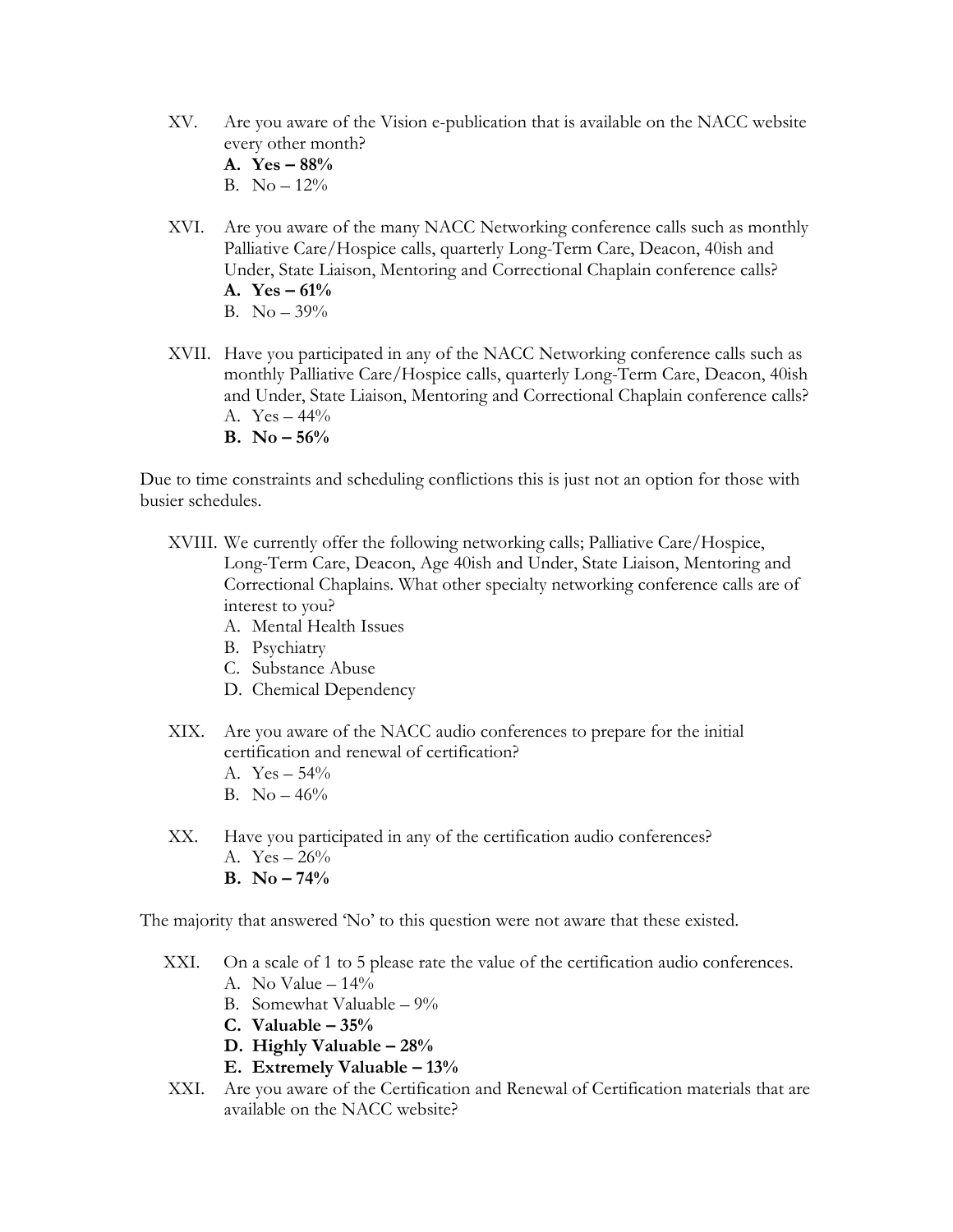- A.  $Yes 87%$
- B. No  $-13\%$
- XXII. Have you accessed the Certification or Renewal of Certification materials that are available on the NACC website?
	- A. Yes  $-85%$
	- B. No  $-15%$

Retired and emeritus members do not possess a need for these materials.

- XXIII. Are you aware of the NACC State Liaison(s) for your state?
	- A.  $Yes 43\%$
	- **B.** No  $-57\%$
- XXIV. Has there been communication between you and your NACC State Liaison?
	- A.  $Yes 54%$
	- B. No  $-46%$
- XXV. Are you aware of the many NACC recent or current task forces that advance important chaplaincy projects such as the Care Services Professional Development, Metrics, Recruitment, Conference Planning, Research, Marketing and Membership Task Force?
	- A.  $Yes 50\%$
	- B. No  $-50\%$
- XXVI. Have you participated in the many NACC recent or current task forces that advance important chaplaincy projects such as the Care Services Professional Development, Metrics, Recruitment, Conference Planning, Research, Marketing and Membership Task Force?
	- A. Yes 22%
	- B. No  $-78%$

Time and travel restrictions inhibit the ability for volunteering and participation and such events. Day to day priorities take precedence.

XXVII. Are you aware of the following NACC collaborative initiatives?

- A. SCC Common Standards Development 66%
- B. SCC Salary Survey 2008 62%
- C. SCC Summit 2009 38%
- D. SCC Salary Survey 2011 79%
- E. CHA Pastoral Care Advisory Committee 33%
- F. CHA Pastoral Care Research Study 2008 25%
- G. CHE Spiritual Care Champions Series 52%
- H. St. John's Collegeville Summit on Lay Ecclesial 2007 & 2011 20%
- I. The Joint Commission Liaison 33%
- XXVIII. Have you participated in any of the NACC collaborative initiatives?
	- A. SCC Common Standards Development 16%